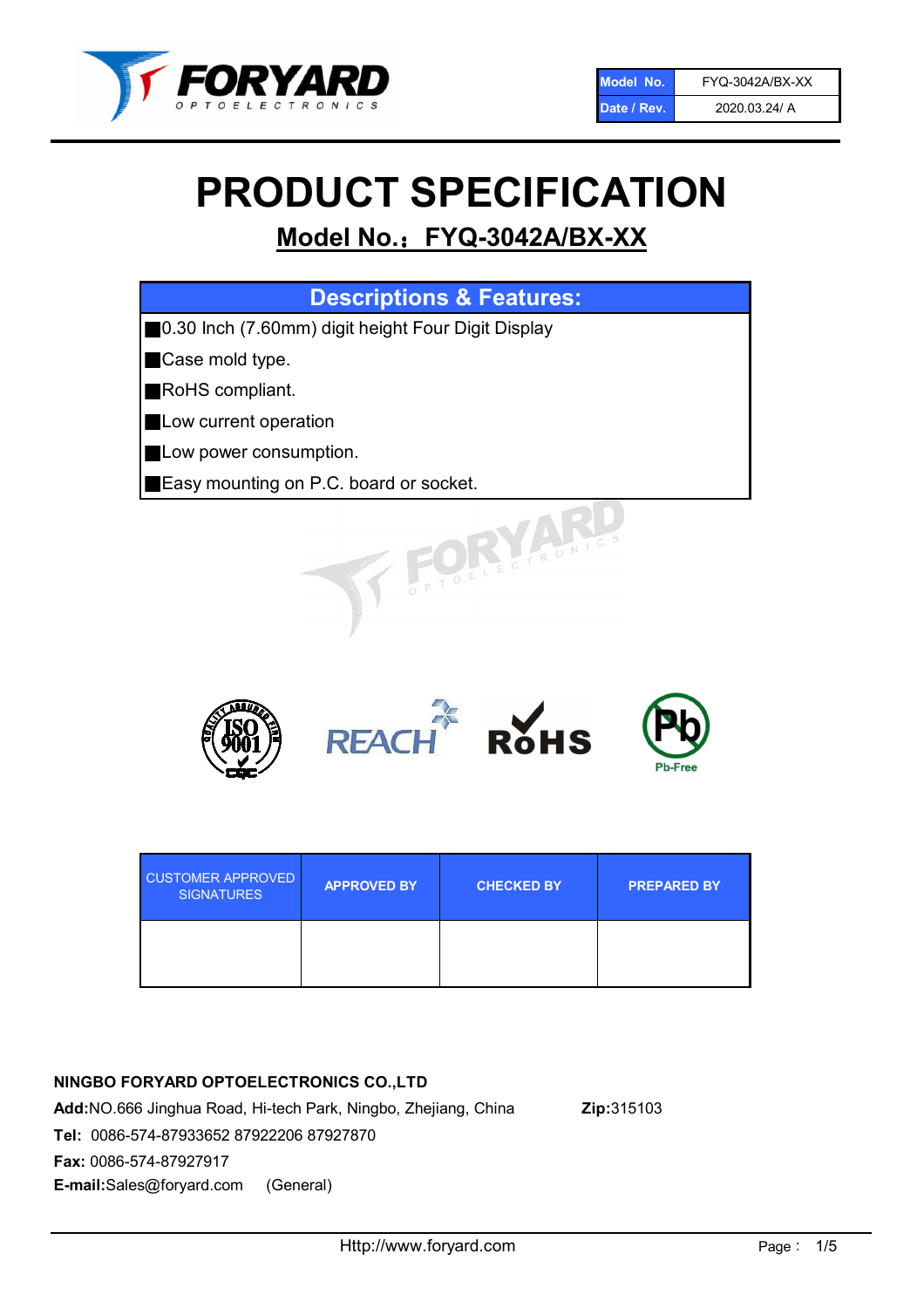

| Model No.   | FYQ-3042A/BX-XX |
|-------------|-----------------|
| Date / Rev. | 2020.03.24/ A   |

### Model No.: FYQ-3042A/BX-XX

#### ■ -XX: REF Surface / Epoxy color

| Color<br><b>Number</b>      |                |                                                   |             |                |
|-----------------------------|----------------|---------------------------------------------------|-------------|----------------|
| REF Surface Color   O White |                | ○ Black  ○ Gray                                   | $\circ$ Red | $\circ$ Green  |
| Epoxy Color                 | I⊖ Water Clear | $\mathbin{\varcap}$ White $\mathbin{\varcap}$ Red | IO Green∶   | $\circ$ Yellow |

#### ■ Mechanical Dimensions



Notes:

- 1. All pins are Φ0.45[.019]mm
- 2. Dimension in millimeter [inch], tolerance is ±0.25 [.010] and angle is ±1° unless otherwise noted.
- 3. Bending≤Length\*1%.
- 4.The specifications,characteristics and technical data described in the datasheet are subject to change without prior notice.
- 5.The drawing is different from the actual one, please refer to the sample.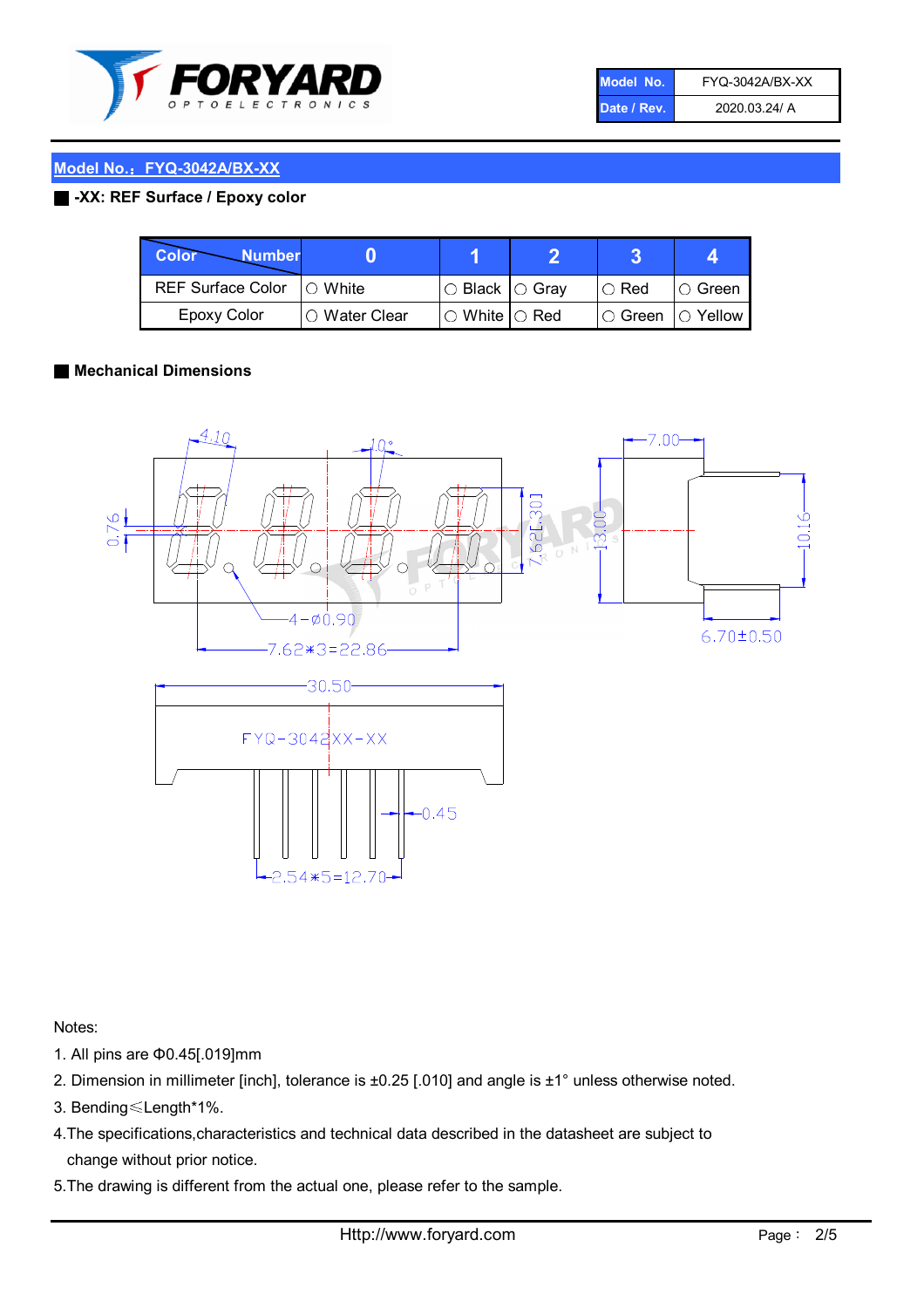

| Model No.   | FYQ-3042A/BX-XX |
|-------------|-----------------|
| Date / Rev. | 2020.03.24/ A   |

# Model No.: FYQ-3042A/BX-XX

■ All Light On Segments Feature & Pin Position





■ Internal Circuit Diagrams

 $FYQ - 3042AX$ 





FYQ-3042AX

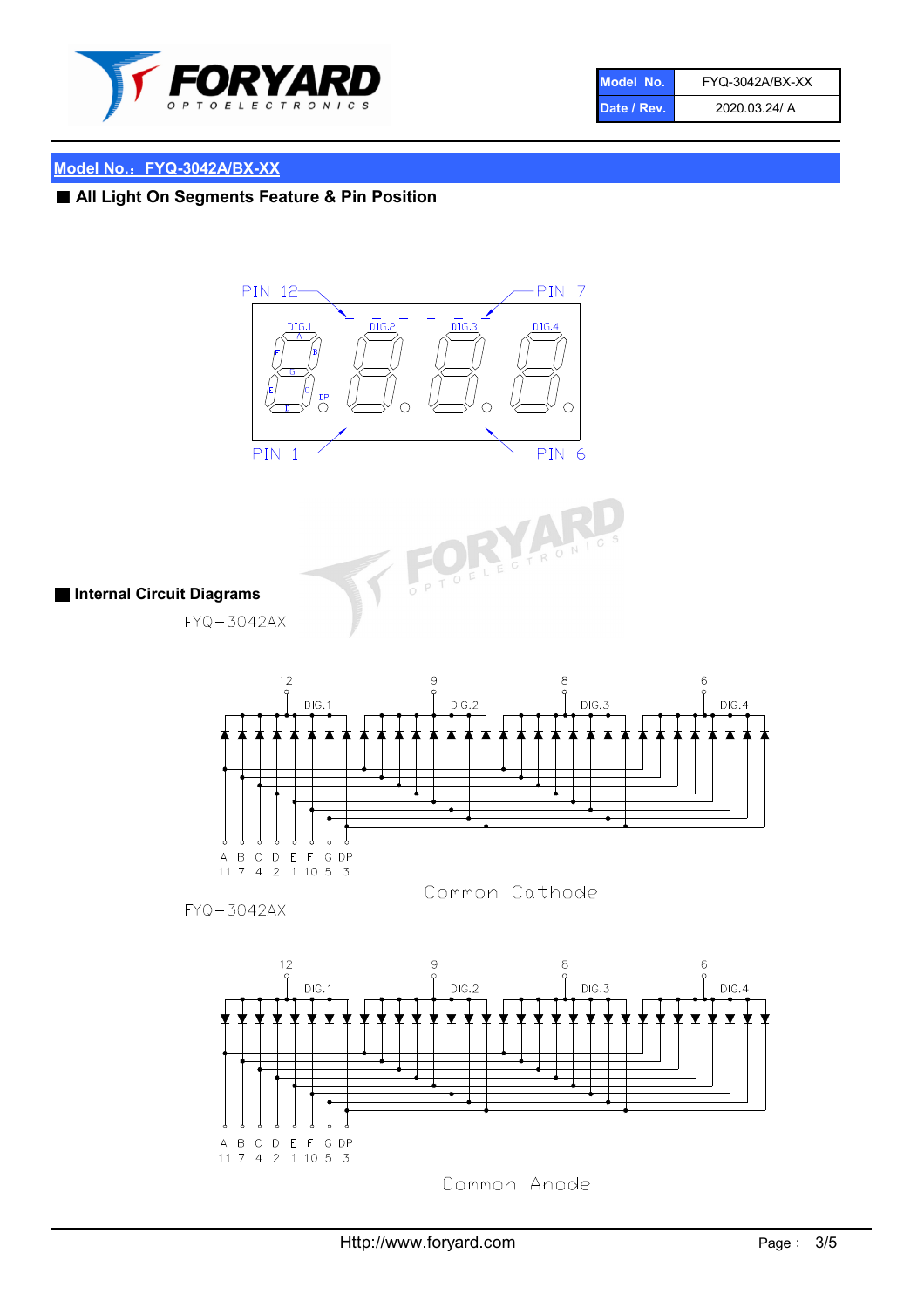

| Model No.   | FYQ-3042A/BX-XX |
|-------------|-----------------|
| Date / Rev. | 2020.03.24/ A   |

(Ta=25℃)

### Model No.: FYQ-3042A/BX-XX

#### Absolute maximum

| solute maximum ratings       |               |                       |              |            | (Ta=25℃)    |
|------------------------------|---------------|-----------------------|--------------|------------|-------------|
| <b>Parameter</b>             | <b>Symbol</b> | <b>Test Condition</b> | <b>Value</b> |            |             |
|                              |               |                       | <b>Min</b>   | <b>Max</b> | <b>Unit</b> |
| Reverse Voltage              | VR            | $IR = 30$             | 5            |            |             |
| <b>Forward Current</b>       | IF            |                       |              | 30         | mA          |
| Power Dissipation            | Pd            |                       |              | 100        | mW          |
| <b>Pulse Current</b>         | Ipeak         | Duty=0.1mS,1KHz       |              | 150        | mA          |
| <b>Operating Temperature</b> | Topr          |                       | $-40$        | $+85$      | °C          |
| Storage Temperature          | Tstr          |                       | -40          | $+85$      | °C          |

#### ■ Electrical-Optical Characteristics

#### ● Color Code & Chip Characteristics:(Test Condition:IF=10mA)

Typ Max S | Hi $\textsf{Red}$  | AlGaInP | 660nm LE 20nm | 2.00 | 2.50 D | Super Red | AIGaAs/DH | 650nm | 20nm | 2.00 | 2.50 E | Orange | GaAsP | 625nm | 35nm | 2.00 | 2.50 A | Amber | GaAsP | 610nm | 35nm | 2.00 | 2.50 Y | Yellow | GaAsP | 590nm | 35nm | 2.00 | 2.50 G Yellow Green AIGaInP | 570nm | 10nm | 2.00 | 2.50 3.00 3.80 3.00 3.80 W | White | InGaN/GaN | X=0.29,Y=0.30 |CCT:9500K| 3.00 | 3.80 UHR Ultra Hi Red  $\vert$  AIGaInP  $\vert$  640nm  $\vert$  20nm  $\vert$  2.00  $\vert$  2.50 UR | Ultra Red | AlGaInP | 635nm | 20nm | 2.00 | 2.50 UE Ultra Orange | AIGaInP | 625nm | 20nm | 2.00 | 2.50 UA Ultra Amber | AIGaInP | 610nm | 20nm | 2.00 | 2.50  $UV$  Ultra Yellow  $\vert$  AlGaInP  $\vert$  590nm  $\vert$  20nm  $\vert$  2.00  $\vert$  2.50  $\text{UG}$  Ultra Yellow Green | AIGaInP | 570nm | 30nm | 2.00 | 2.50 PG | Pure Green | InGaN | 520nm | 36nm | 3.00 | 3.80 30nm 3.00 3.80 30nm 3.00 3.80 10~20 Standard brightness Forward Voltage(VF) Unit:V 15~30 10~20 10~20 625nm GaAsP 590nm **Emitting Color Dice Material** 10~21 610nm Luminous **Intensity** (Iv) Unit:mcd AlGainP 660nm GaAsP GaAsP AlGaAs/DH **Spectral** Line halfwidth (∆λ1/2) Peak Wave Length $(\lambda_{\rm P})$ UB 460nm 635nm AlGaInP AlGaInP AlGaInP InGaN/GaN AlGaInP | 570nm | 10nm | 2.00 | 2.50 | 10~20 30~105 30~135 460nm 520nm Ultra brightness **AlGaInP** AlGaInP 60nm AlGaInP 640nm Segment-to-Segment Luminous Intensity ratio(Iv-M) 1.5:1 610nm 9~20(mw) 350~450 470nm 120~180 120~180 Ultra Blue InGaN/GaN 9~20(mw) 20~50 570nm | 30nm | 2.00 | 2.50 | 20~60 470nm 590nm InGaN/GaN B Blue I InGaN 40~85 60~120~180 40~70

#### Note:

1.Luminous Intensity is based on the Foryard standards.

2.Pay attention about static for InGaN